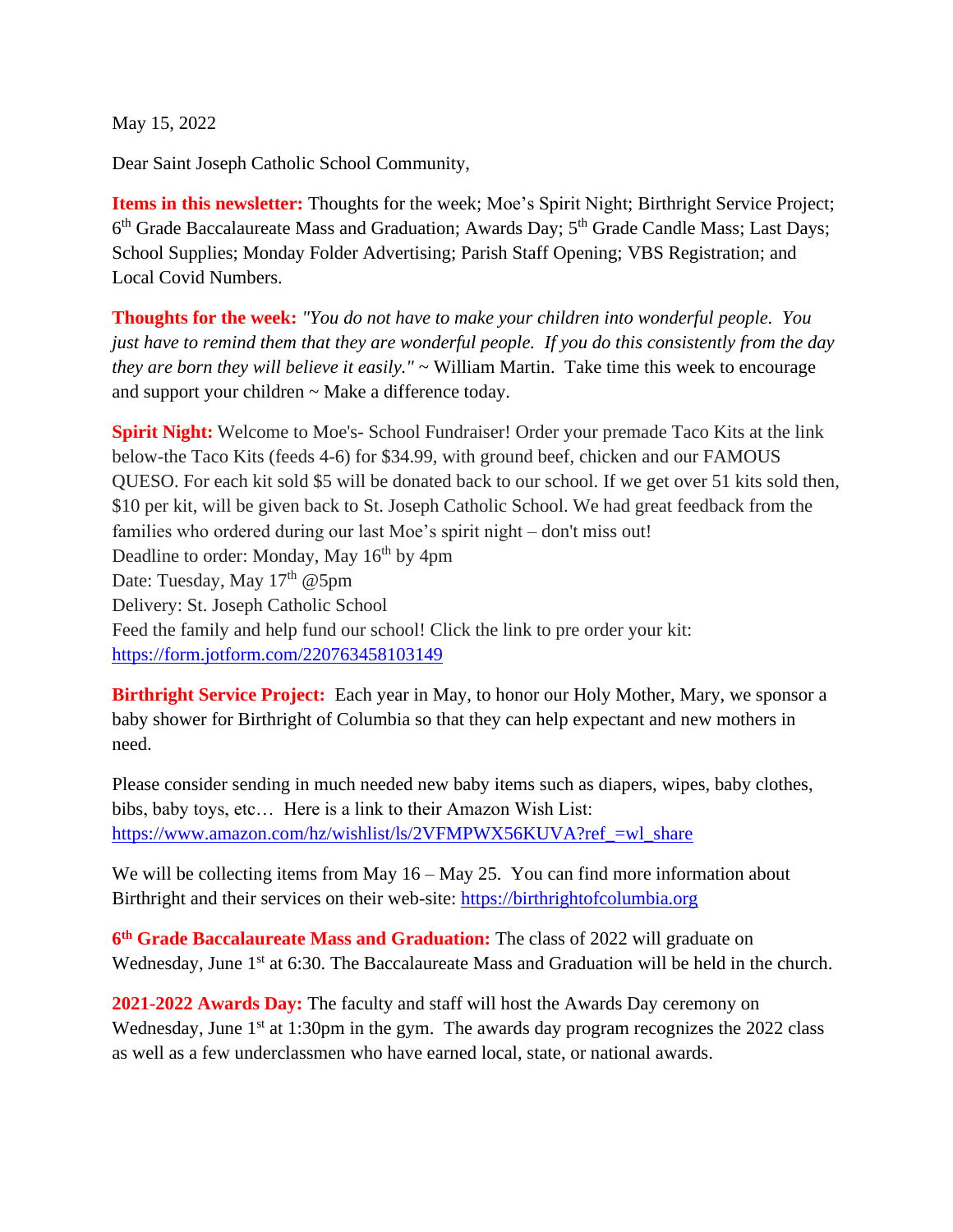5<sup>th</sup> Grade Candle Mass: Each spring, at the last Mass of the school year, we celebrate the 5<sup>th</sup> grade Candle Mass. This year the Candle Mass will be celebrated at 8:15am on Thursday, June 2<sup>nd</sup>. At this Mass, the students of the Class of 2023 will be inducted as the new leaders of the student body. I would like to invite the parents of the rising  $6<sup>th</sup>$  grade class to join us for this special occasion.

Last Days: The last day of classes for the Class of 2022 will be Wednesday, June 1<sup>st</sup>. The last day for 4K-5<sup>th</sup> grades will be Thursday, June 2<sup>nd</sup> which **will be a noon dismissal day.** There will be no Extended Care.

**School Supplies:** 2021-2022 school supplies are now available at [www.schooltoolbox.com.](http://www.schooltoolbox.com/) Orders placed before June 12 will ship to the school and be delivered to your classroom for Open House. Orders placed after June 12 will ship to your home. Please see the flyer on our website for more information as well as supply lists by grade level.

**Monday folder advertising:** Each school year, parents and the local business community generously advertise in our school's Homework Assignment Books and Monday Folders. If you are a business owner interested in continuing to advertise or would like to do so for the first time, please contact Diane Grathwohl, BG Enterprises. Diane is our ad representative and has been working with schools in the Diocese of Charleston for over 35 years. You may reach her at 386- 405-1849 or [bgenterprises@cfl.rr.com.](mailto:bgenterprises@cfl.rr.com)

**Parish Staff Opening:** Saint Joseph Catholic Church is seeking a parish receptionist. The position is 35 hours full time with benefits. This position can be a job share position with 18 hours part time. Office hours are 8:30 am-4:30 pm, Monday through Friday, with holidays. We are looking to hire someone who is friendly, professional, and who is a practicing Catholic in good standing. The position requires greeting and receiving parishioners and visitors at the parish office in a welcoming and friendly manner; responding to inquiries on a wide variety of topics, both on the telephone and in person; answering the telephone in a professional and courteous manner; relaying telephone messages promptly and accurately; and transferring telephone calls appropriately. Duties include scheduling mass intentions, completing appropriate paperwork, sorting mail, copying the bulletin and other communications as needed, entering sacramental records and other office work as necessary.

Qualifications include: college degree; two years' office assistant/receptionist experience; courteous, friendly, and professional manner with strong communication and interpersonal skills including confidentiality, tact, and patience; and diplomacy to handle sensitive calls and situations and refer them appropriately. Candidates should be proficient with Microsoft Office and able to learn Church Office and Flock Notes; have knowledge of Catholic faith; be detailoriented, with the ability to work efficiently and meet deadlines; and work harmoniously and cooperatively with other staff.